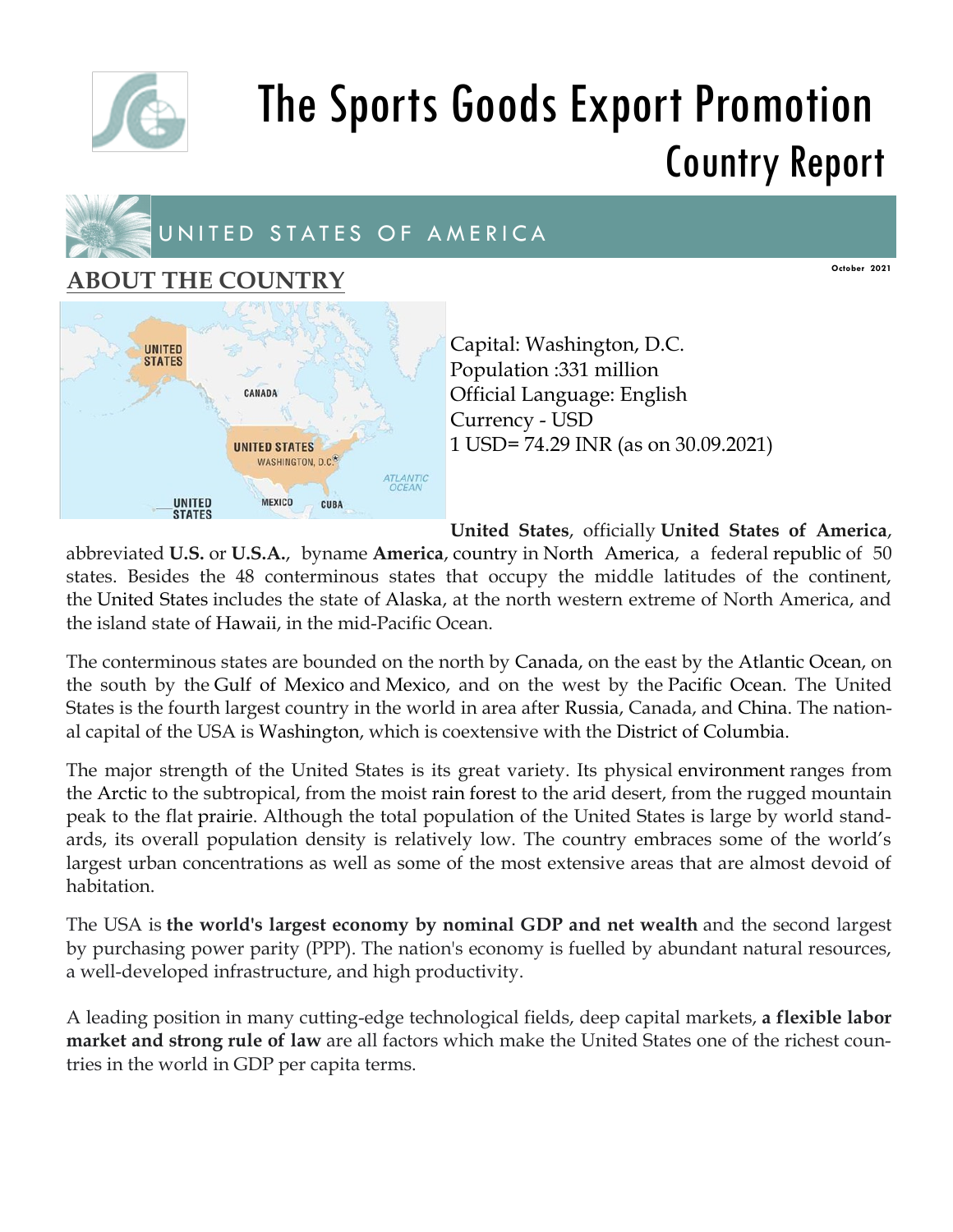### **SPORTS PLAYED IN USA**

Sports play an important role in American society. They enjoy tremendous popularity but more important they are vehicles for transmitting such values as justice, fair play, and teamwork. Sports have contributed to racial and social integration and over history have been a "social glue" bonding the country together.

As per the recent study the top ten sports played in America are American Football, Baseball, Basketball, Ice Hockey, Soccer, Tennis, Golf, Wrestling, Motor Sports and Badminton. The popular brands of these sports are:

### **Popular Brands for American Football**

Wilson 2020 NFL "The Duke" Official Football, Wilson NFL Super Grip Football, Rawlings NFL Game Time Football, Nike Vapor 24/7 Official Football, Pass back Sports Training Football, Wilson GST Leather Game Football Series, Franklin Sports Junior Size Football.

### **Popular Brands for Baseball**

Marucci, Victus, Louisville Slugger, Old Hickory, Sam Bat, Chandler, Rawlings.

**Popular Brands for Basket Balls are** Nike, Adidas, Puma, Under Armour, New Balance, Lululemon Athletica, Columbia Sportswear, Asics.

**Popular brand in Ice Hockey are** Bauer, CCM, Warrior, Easton

**Popular Soccer Shoe Brand are** Adidas Copa Soccer Cleats, Nike Mercurial Soccer Cleats, adidas Predator Soccer Cleats, PUMA Soccer Cleats, New Balance Furon Soccer Cleats.

**Popular Brand in Tennis Racquets are** Wilson, Babolat, Head.

**Popular Brand in Golf are** Callaway, Taylor Made, Titleist, Ping, Nike Golf, Cleveland, Mizuno, Cobra

**Popular brands in Badmintons are** Yonex, Victor, Ashaway, Wilson, Li Ning, FZ Forza Yonex, Victor, Ashaway, Wilson, Li Ning, FZ Forza

### **Popular stores for Sporting goods in USA**

**Dick's Sporting Goods**, Inc. is an American sporting goods retail company, based in Coraopolis, Pennsylvania. The company was established by Richard "Dick" Stack in 1948, and has approximately 854 stores and 50,100 employees in USA. Dick's is America's largest sporting goods retailer, and it is listed on the Fortune 500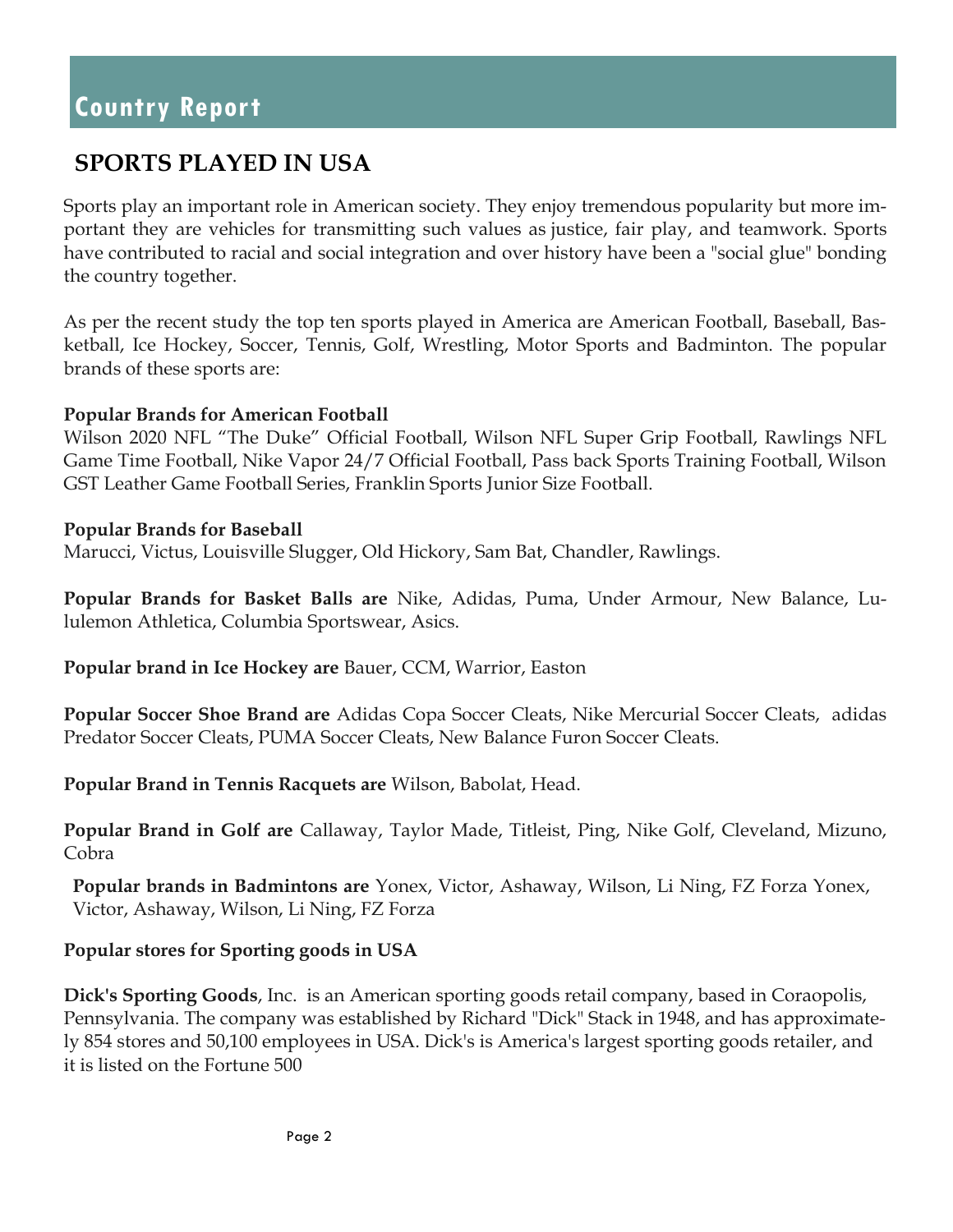**Walmart** with its employees nearly 1.6 million people in the U.S. has more than 5,000 stores and clubs nationwide. No matter where you are in the United States, there's a very good chance that there's a Walmart in your neck of the woods. The mega-retailer is the go-to shopping destination for millions of Americans, with 4,756 stores across all 50 states as of January 2020. It is a hub of Fitness indoor products, Fitness outdoor products, Bikes, Sporting goods & Exercise equipment.

**Academy Sports + Outdoors** operates 259 stores in 16 states with more than 20,000 team members throughout the South, Southeast and Midwest. Privately owned by the Gochman family, Academy Sports & Outdoors operates the fourth largest chain of retail sporting goods "megastore" outlets in the United States. The store has outdoors fitness products, Health + fitness, Sporting goods, Bikes, Sports clothing and Sports shoes and boots.

**Bass Pro Shops** has nearly 200 retail stores and marine centers across North America and Outfitters. Bass Pro Shops has a collection of Sporting Goods Products, Hunting, Fishing and Outdoor merchandise

**Nike** deals in Athletic footwear & apparel, Athletic & recreational products, and Sports equipment. It has 212 outlets in USA

**Popular Toys in USA are** Outdoor & Sports Toys, Dolls, Infant/Toddler/Preschool Toys, Games/Puzzles, Building Sets, Action Figures & Accessories, Explorative & Other Toys, Arts & Crafts, Vehicles, Youth Electronics.

### **Popular Toys store in USA**

**U.S. FAO Schwarz** is an American toy brand and store. The company is known for its high-end toys, life-sized stuffed animals, interactive experiences, brand integrations, and games.

**American Girl Place** is the name used for physical retail locations for American Girl products. Originally, American Girl Place was the name for the three largest American Girl stores in Chicago, New York and Los Angeles. Stores are generally referred to by location, generally the largest major city in the area. Each store has well-decorated displays of dolls, outfits, accessories and items and purchases can be made directly.

**The Lego Store** In 1992 opened in the Mall of America in Bloomington, Minnesota, one of its premier attractions was the Lego Imagination Center (LIC). An imagination center is a large Lego store with displays of Lego sculptures and a play area with bins of bricks to build with. The store inventory includes a large selection of Lego sets for sale, including sets which are advertised in Lego catalogues as "Not Available in Any Store".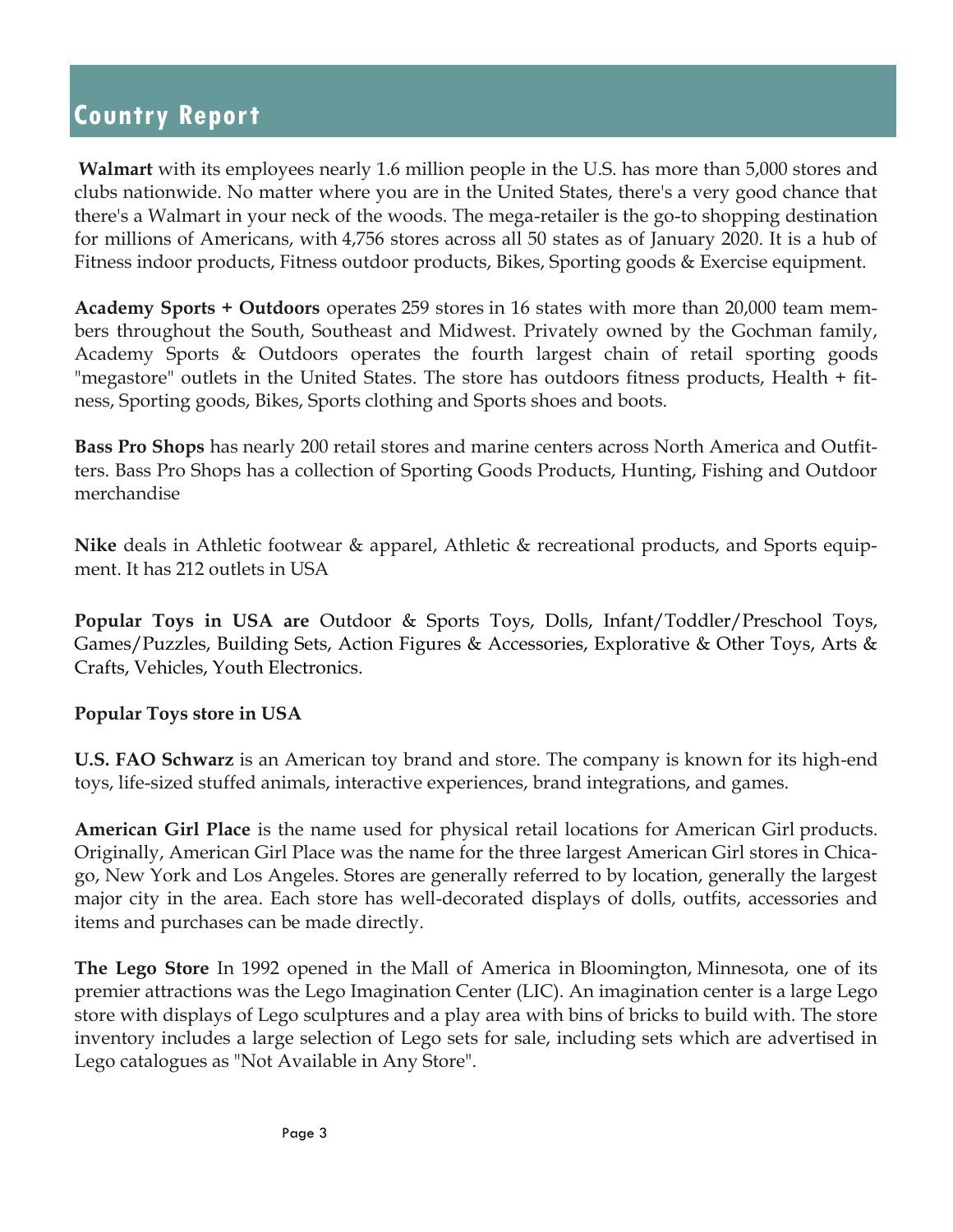A second imagination center opened at the Disney Springs (formerly Downtown Disney) at Walt Disney World Resort in Orlando, Florida. Now Lego has 91 stores in USA.

**Toys R Us** is the leading kids store for all toys, video games, dolls, action figures, learning games, building blocks and more. C'mon, Let's Play! with the splendid goodness that is toys. There is also a play area; you know kids, they just "want to have fun." The company had been in the toy business for more than 65 years and operated around 800 stores in the United States

### **The US India Trade Relationship**

The U.S.-India partnership is founded on a shared commitment to freedom, democratic principles, equal treatment of all citizens, human rights, and the rule of law. The United States and India have shared interests in promoting global security, stability, and economic prosperity through trade, investment, and connectivity. The United States supports India's emergence as a leading global power and vital partner in efforts to ensure that the Indo-Pacific is a region of peace, stability, and growing prosperity.

### **Economic Relations**

The United States seeks an expanded trade relationship with India that is reciprocal and fair. In 2019-20 India's export to USA was USD 53,088 Million and Import recorded USD 35,819 Million. In the year 2020-21 India's export to USA was USD 51,623 Million and Import was USD 28,888 Million.

### **International Cooperation**

India and the United States cooperate closely at multilateral organizations, including the United Nations, G-20, Association of Southeast Asian Nations (ASEAN) Regional Forum, International Monetary Fund, World Bank, and World Trade Organization. The United States welcomes India joining the UN Security Council in 2021 for a two-year term and supports a reformed UN Security Council that includes India as a permanent member. India is an ASEAN dialogue partner, an Organization for Economic Cooperation and Development partner, and an observer to the Organization of American States. India is also a member of the Indian Ocean Rim Association (IORA), at which the United States is a dialogue partner. In 2019, the United States joined India's Coalition for Disaster Resilient Infrastructure to expand cooperation on sustainable infrastructure in the Indo-Pacific region.

Import of Toys and Sports Goods (9503, 9504, 9505, 9506, 9507 & 9508) by United States of America from world and India's position is shown in below tables**.**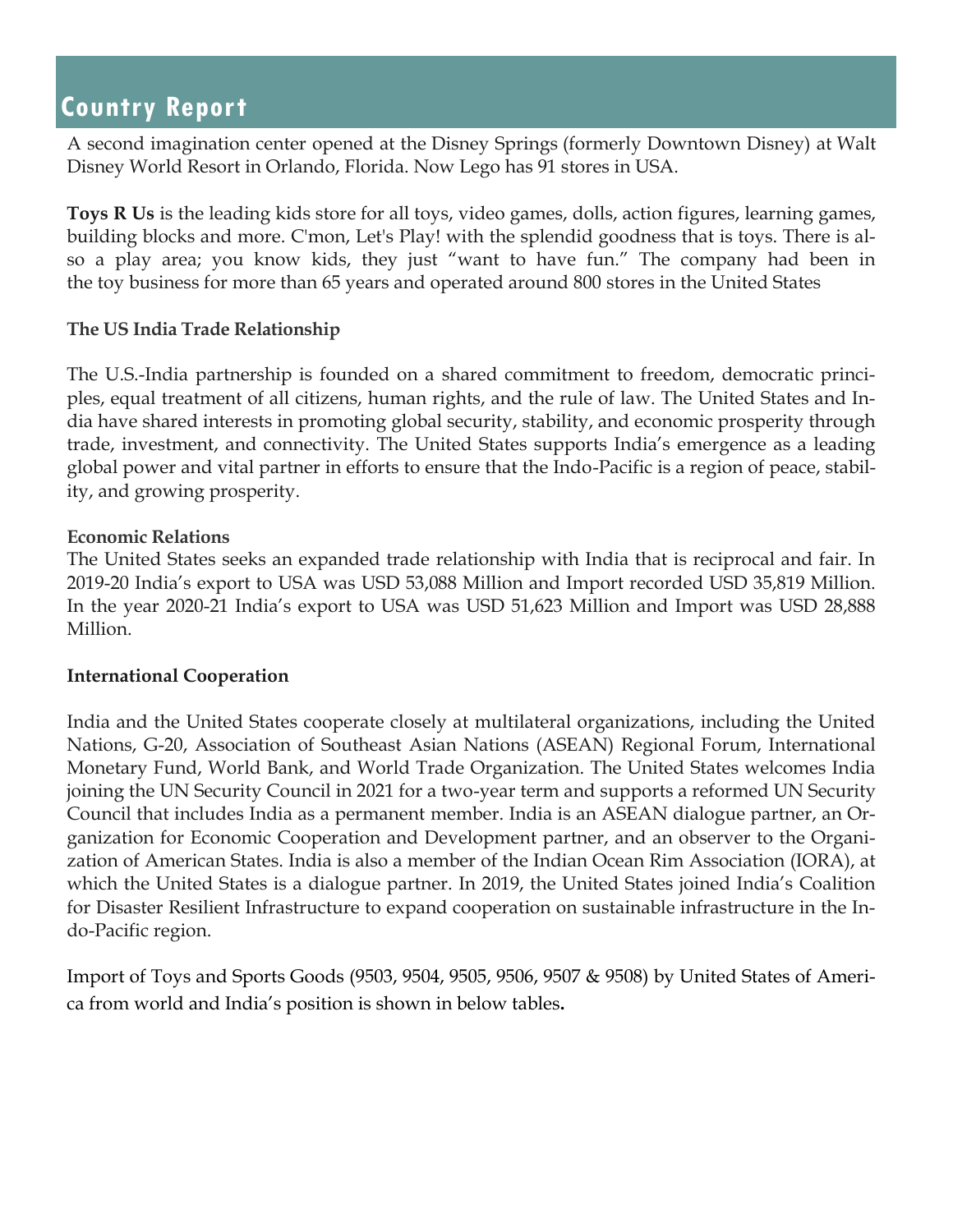### **9503 wheeled toys; dolls; puzzles of all kinds Import (Value in USD Million)**

| Sr. No.        | Exporters       | Import-<br>ed value<br>in 2016 | Imported<br>value in<br>2017 | Imported<br>value in<br>2018 | Imported<br>value in<br>2019 | Imported<br>value in<br>2020 |
|----------------|-----------------|--------------------------------|------------------------------|------------------------------|------------------------------|------------------------------|
|                | World           | 14,596                         | 14,969                       | 14,758                       | 15,387                       | 14,361                       |
| $\mathbf{1}$   | China           | 12,629                         | 12,875                       | 12,534                       | 12,989                       | 11,711                       |
| $\overline{2}$ | Viet Nam        | 339                            | 475                          | 527                          | 738                          | 850                          |
| 3              | Mexico          | 562                            | 546                          | 621                          | 513                          | 531                          |
| 4              | Indonesia       | 192                            | 208                          | 217                          | 275                          | 299                          |
| 5              | Taipei, Chinese | 158                            | 158                          | 170                          | 143                          | 189                          |
| 6              | Thailand        | 79                             | 73                           | 77                           | 108                          | 112                          |
| 7              | India           | 37                             | 52                           | 54                           | 61                           | 70                           |
| 8              | Malaysia        | 59                             | 53                           | 64                           | 79                           | 67                           |
| 9              | UK              | 27                             | 37                           | 48                           | 51                           | 62                           |
| 10             | Japan           | 40                             | 40                           | 48                           | 63                           | 57                           |

### **9504 Video game consoles, table or parlour games, bowling alley equip (Value in USD Million)**

| Sr. No.        | <b>Exporters</b>   | Imported<br>value in<br>2016 | Imported<br>value in<br>2017 | Imported<br>value in<br>2018 | Imported<br>value in<br>2019 | Imported<br>value in<br>2020 |
|----------------|--------------------|------------------------------|------------------------------|------------------------------|------------------------------|------------------------------|
|                | World              | 5,511                        | 6,754                        | 7,856                        | 6,083                        | 8,225                        |
| $\mathbf{1}$   | China              | 4,714                        | 5,883                        | 6,872                        | 4,841                        | 6,379                        |
| $\overline{2}$ | Viet Nam           | 8                            | 11                           | 27                           | 316                          | 946                          |
| 3              | Japan              | 75                           | 88                           | 116                          | 151                          | 242                          |
| $\overline{4}$ | Mexico             | 219                          | 249                          | 214                          | 169                          | 116                          |
| 5              | Malaysia           | 5                            | 5                            | 12                           | 21                           | 76                           |
| 6              | Korea, Republic of | 122                          | 129                          | 193                          | 153                          | 73                           |
| 7              | Taipei, Chinese    | 73                           | 71                           | 50                           | 53                           | 66                           |
| 8              | Germany            | 21                           | 24                           | 24                           | 30                           | 32                           |
| 9              | Philippines        | 16                           | 22                           | 44                           | 47                           | 29                           |
| 10             | United Kingdom     | 26                           | 28                           | 35                           | 32                           | 29                           |
| 11             | India              | <b>10</b>                    | 9                            | 11                           | 19                           | 26                           |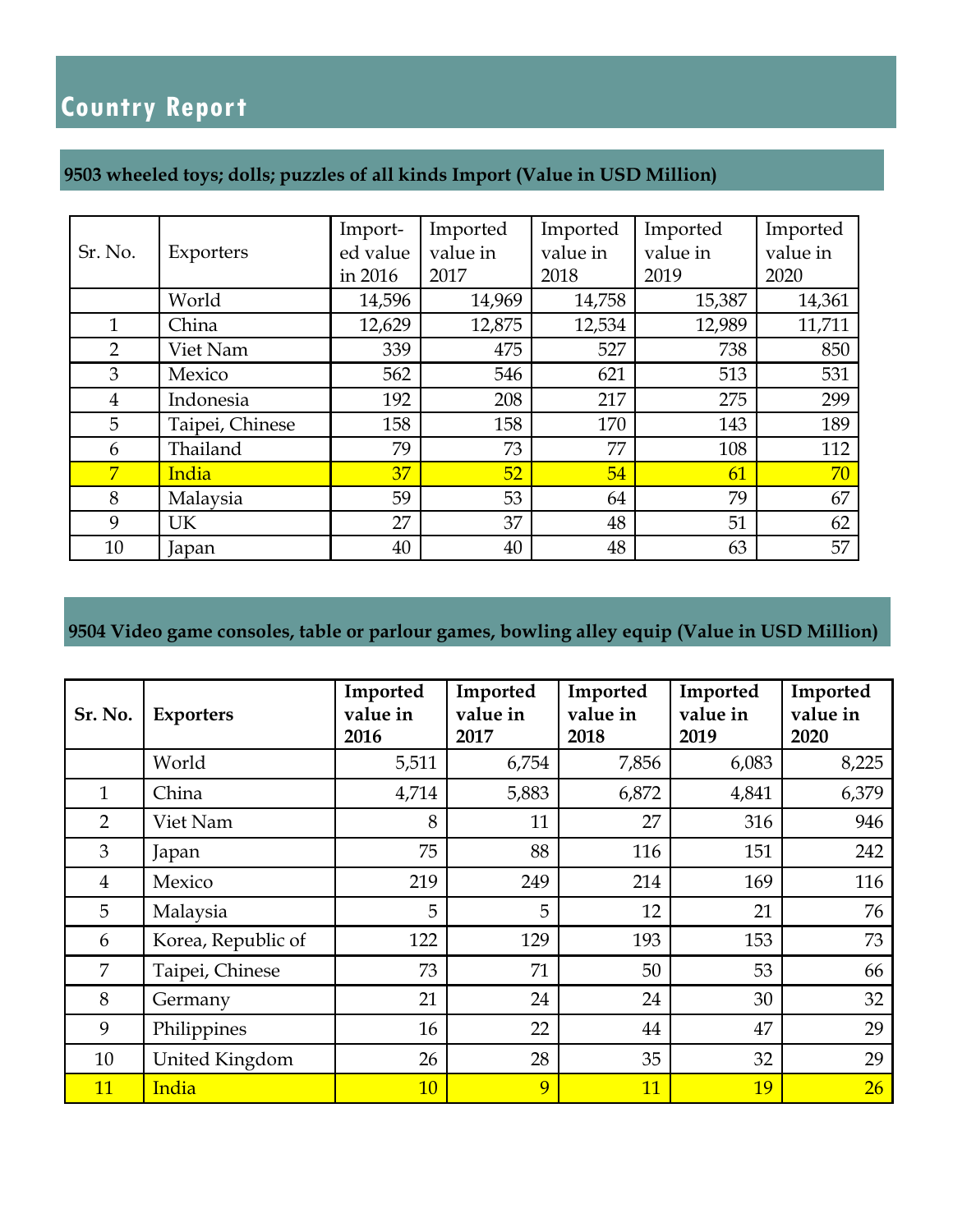### **9505 Festival, carnival or other entertainment articles (Value in USD Million)**

| Sr.<br>No.     | Exporters       | Imported<br>value in<br>2016 | Imported<br>value in<br>2017 | Imported<br>value in<br>2018 | Imported<br>value in<br>2019 | Imported<br>value in<br>2020 |
|----------------|-----------------|------------------------------|------------------------------|------------------------------|------------------------------|------------------------------|
|                | World           | 3,285                        | 3,498                        | 3,825                        | 4,222                        | 3,985                        |
| $\mathbf{1}$   | China           | 3,028                        | 3,229                        | 3,548                        | 3,903                        | 3,660                        |
| $\overline{2}$ | Cambodia        | 3                            | $\overline{4}$               | 8                            | 14                           | 57                           |
| $\overline{3}$ | India           | 36                           | 47                           | 50                           | 61                           | 49                           |
| $\overline{4}$ | Mexico          | 31                           | 33                           | 34                           | 37                           | 37                           |
| 5              | Viet Nam        | 9                            | 8                            | 11                           | 14                           | 31                           |
| 6              | Thailand        | 20                           | 18                           | 21                           | 20                           | 20                           |
| 7              | Philippines     | 18                           | 17                           | 17                           | 18                           | 17                           |
| 8              | Canada          | 17                           | 18                           | 14                           | 19                           | 14                           |
| 9              | Taipei, Chinese | 20                           | 17                           | 19                           | 21                           | 14                           |
| 10             | Poland          | 15                           | 18                           | 18                           | 18                           | 14                           |

### **9506 All kinds of sports equipment (Value in USD Million)**

| Sr.            |                    | Imported | Imported | Imported | Imported | Imported |
|----------------|--------------------|----------|----------|----------|----------|----------|
| No.            | Exporters          | value in | value in | value in | value in | value in |
|                |                    | 2016     | 2017     | 2018     | 2019     | 2020     |
|                | World              | 6,054    | 6,454    | 6,782    | 7,193    | 8,731    |
| $\mathbf{1}$   | China              | 4,033    | 4,217    | 4,388    | 4,476    | 5,521    |
| $\overline{2}$ | Taipei, Chinese    | 712      | 777      | 853      | 1,069    | 1,496    |
| 3              | Viet Nam           | 141      | 148      | 170      | 247      | 387      |
| $\overline{4}$ | Canada             | 179      | 172      | 170      | 192      | 202      |
| 5              | Mexico             | 165      | 223      | 216      | 204      | 169      |
| 6              | Thailand           | 195      | 180      | 180      | 169      | 152      |
| 7              | <b>Israel</b>      | 33       | 54       | 59       | 69       | 95       |
| 8              | Italy              | 58       | 68       | 83       | 82       | 65       |
| 9              | Korea, Republic of | 34       | 44       | 38       | 41       | 55       |
| 10             | Austria            | 38       | 45       | 49       | 58       | 50       |
| <b>18</b>      | India              | 21       | 23       | 25       | 25       | 23       |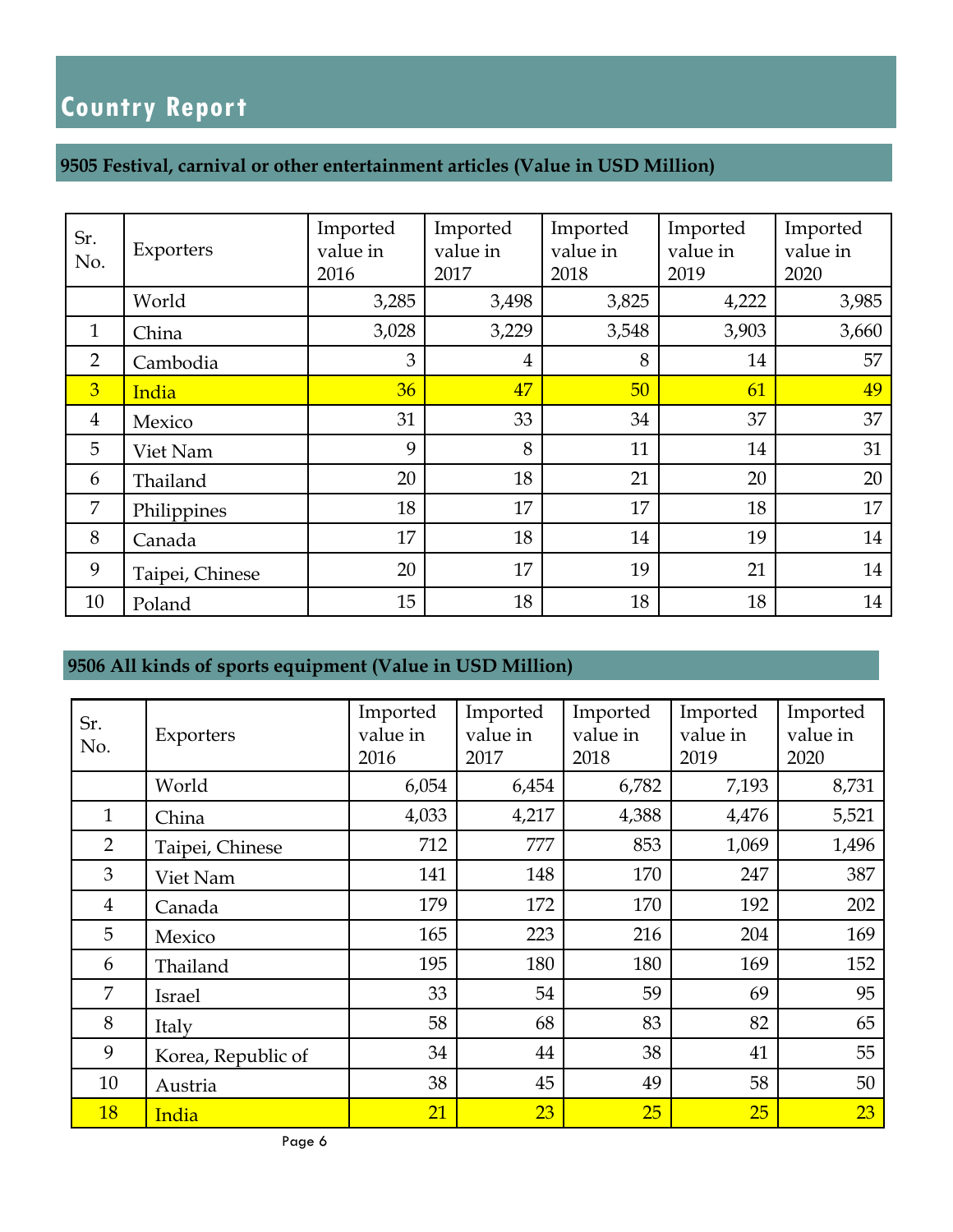### **9507 Fishing rods, fishhooks etc, hunting or shooting requisites (Value in USD Million)**

| Sr. No.        | Exporters          | Import-<br>ed value<br>in 2016 | Import-<br>ed value<br>in 2017 | Import-<br>ed value<br>in 2018 | Import-<br>ed value<br>in 2019 | Import-<br>ed value<br>in 2020 |
|----------------|--------------------|--------------------------------|--------------------------------|--------------------------------|--------------------------------|--------------------------------|
| $\mathbf{1}$   | World              | 731                            | 738                            | 811                            | 810                            | 858                            |
| $\overline{2}$ | China              | 489                            | 485                            | 544                            | 533                            | 554                            |
| 3              | Japan              | 47                             | 47                             | 49                             | 56                             | 60                             |
| $\overline{4}$ | Korea, Republic of | 40                             | 41                             | 44                             | 35                             | 39                             |
| 5              | Malaysia           | 32                             | 33                             | 30                             | 40                             | 37                             |
| 6              | Mexico             | 11                             | 11                             | 12                             | 15                             | 24                             |
| 7              | Estonia            | 17                             | 16                             | 19                             | 16                             | 20                             |
| 8              | Viet Nam           | 9                              | 10                             | 12                             | 14                             | 18                             |
| 9              | Taipei, Chinese    | 9                              | 10                             | 11                             | 13                             | 15                             |
| 10             | Canada             | 9                              | 11                             | 13                             | 12                             | 14                             |
| 27             | India              | 0.80                           | 0.47                           | 0.63                           | 0.86                           | 0.74                           |

**9508 Roundabouts, swings, shooting galleries and other fairground amusements (Value in USD Million)**

|                |                 | Imported | Imported | Imported | Imported | Imported |
|----------------|-----------------|----------|----------|----------|----------|----------|
| Sr. No.        | Exporters       | value in | value in | value in | value in | value in |
|                |                 | 2016     | 2017     | 2018     | 2019     | 2020     |
|                | World           | 279.08   | 292.57   | 377.67   | 421.19   | 212.48   |
| 1              | Canada          | 46.71    | 65.84    | 56.22    | 69.98    | 37.74    |
| $\overline{2}$ | Netherlands     | 25.58    | 17.37    | 33.04    | 69.81    | 30.92    |
| 3              | Germany         | 36.94    | 74.07    | 84.39    | 61.17    | 30.55    |
| $\overline{4}$ | Italy           | 38.41    | 46.86    | 41.51    | 52.28    | 29.24    |
| 5              | China           | 32.63    | 34.41    | 39.49    | 39.79    | 21.10    |
| 6              | Switzerland     | 20.15    | 6.73     | 12.21    | 21.66    | 12.43    |
| 7              | Taipei, Chinese | 0.80     | 0.92     | 3.95     | 8.00     | 5.78     |
| 8              | United Kingdom  | 17.81    | 8.20     | 12.62    | 12.02    | 3.74     |
| 9              | Bulgaria        | 0.05     | 0.92     | 7.97     | 5.31     | 3.69     |
| 10             | Belgium         | 2.01     | 2.84     | 6.26     | 1.35     | 3.55     |
| 30             | India           | 0.84     | 0.39     | 1.15     | 0.05     | 0.62     |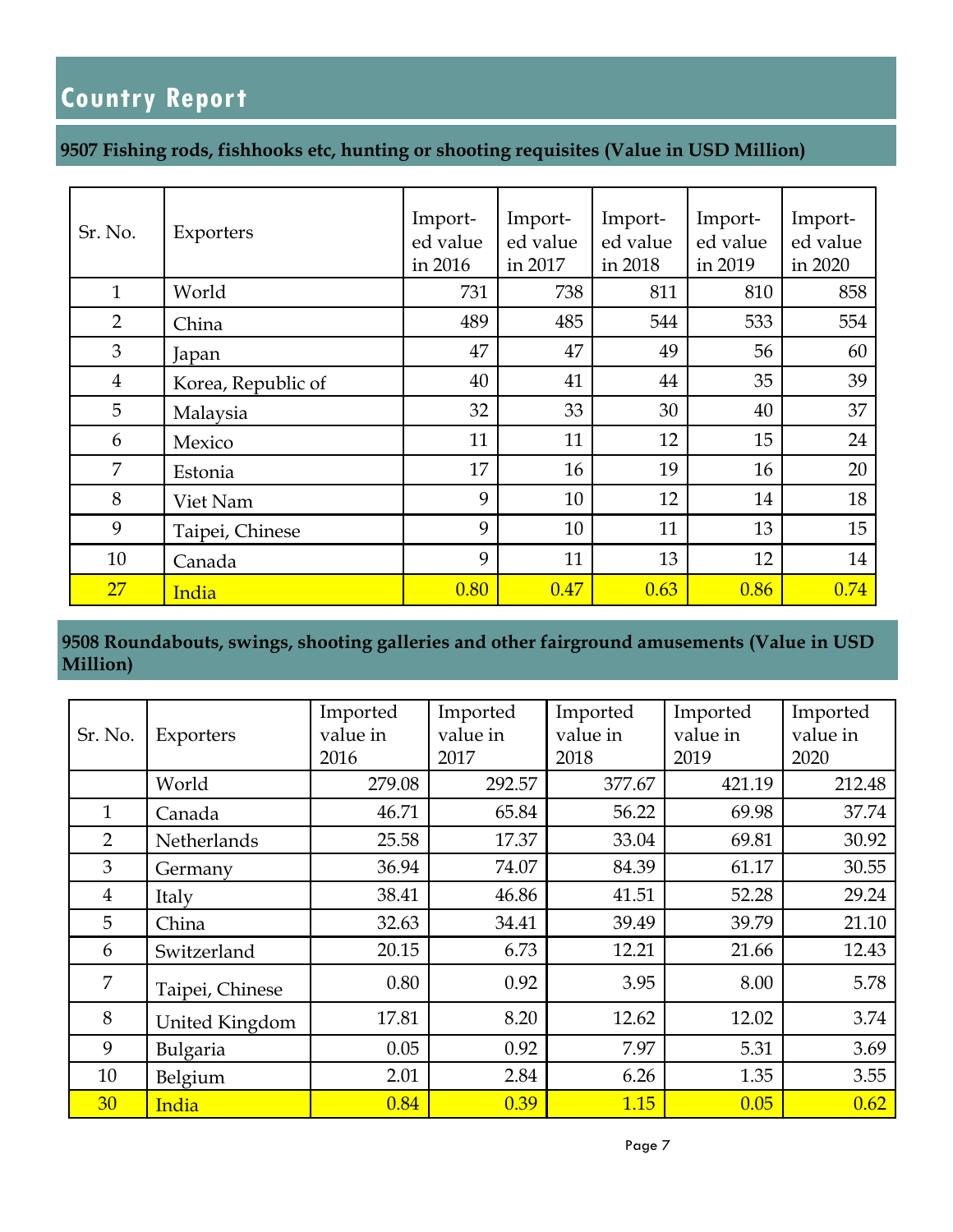India also has consulates-general in Atlanta, Chicago, Houston, New York City and San Francisco which are all associated with the Indian Embassy.

**Taranjit Singh Sandhu Ambassador EMBASSY OF INDIA, WASHINGTON D.C.**  2107, Massachusetts Ave. Washington, D.C. 20008 **Tel :** (202) 939 7000 **Fax :** (202) 265 4351 psamb.washington@mea.gov.in

#### **CONSULATE GENERAL OF INDIA, HOUSTON**

4300 Scotland Street, Houston, Texas-77007 **Tel :** (713)-626-2148/49 **Fax :** (713)-626-2450 cg.houston@mea.gov.in

#### **CONSULATE GENERAL OF INDIA, NEW YORK**

3, East 64th Street New York, NY 10021 **Tel :** (212) 774 0600 **Fax :** (212) 861 3788 cg.newyork@mea.gov.in

### **CONSULATE GENERAL OF INDIA, CHICAGO**

455 North City Front Plaza Dr. Suite 850 Chicago, IL 60611 **Tel :** (312)-595-0405 **Fax :** (312)-595-0417/18 cg.chicago@mea.gov.in

### **CONSULATE GENERAL OF INDIA, ATLANTA**

5549 Glenridge Drive NE, Atlanta, GA-30342 **Tel :** (404) 963 5902 **Fax:** (678)-949 9657 cg.houston@mea.gov.in